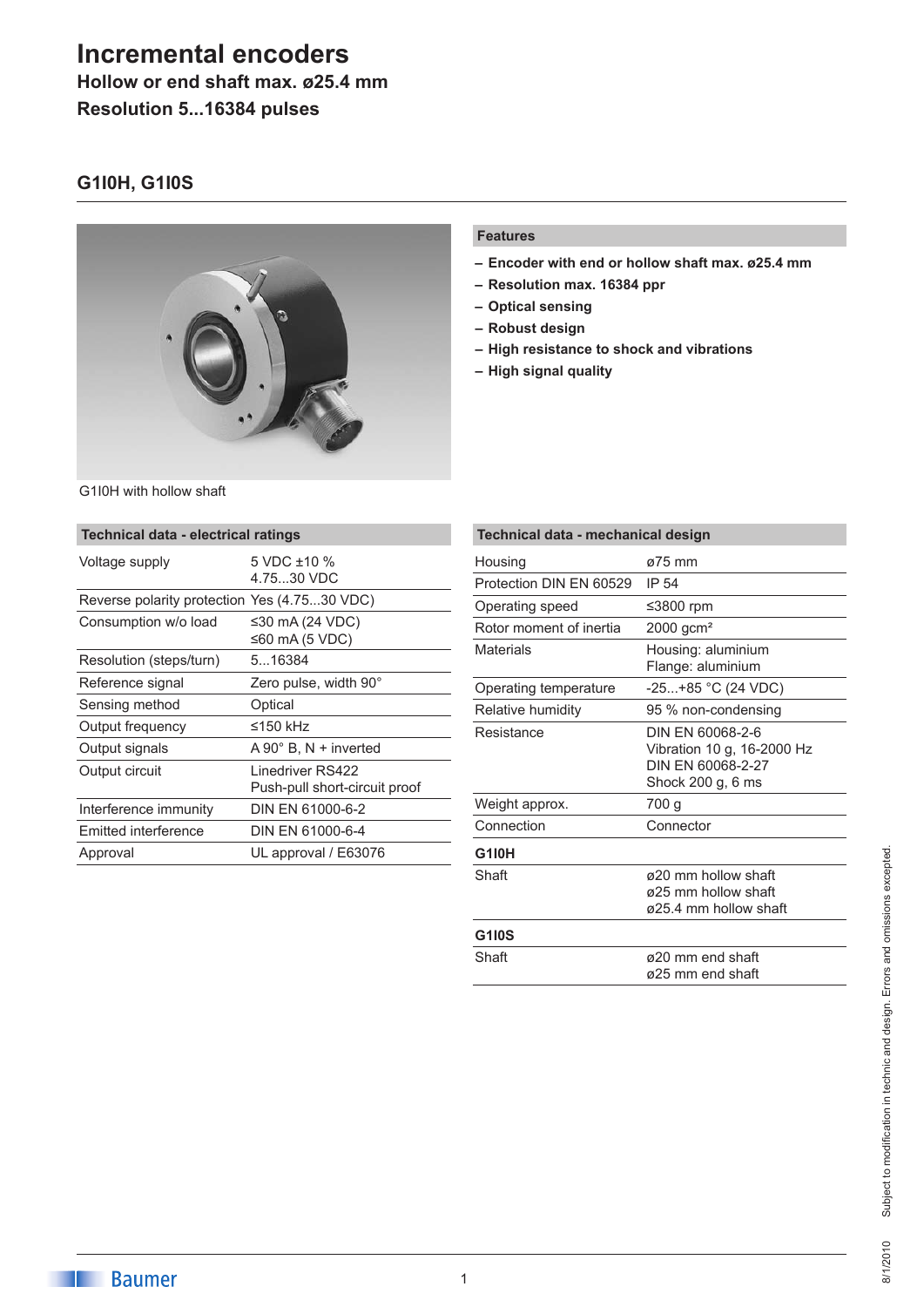# **Incremental encoders**

## **Hollow or end shaft max. ø25.4 mm Resolution 5...16384 pulses**

## **G1I0H, G1I0S**

|                                                                                                                                                                                                                                                                                                                                                                                                                                                                                                                                                                                                                                                              | Part number                                                              |                                                                                                                                                                                                                                                                                                                                                                                                                                                                                                                         |  |  |
|--------------------------------------------------------------------------------------------------------------------------------------------------------------------------------------------------------------------------------------------------------------------------------------------------------------------------------------------------------------------------------------------------------------------------------------------------------------------------------------------------------------------------------------------------------------------------------------------------------------------------------------------------------------|--------------------------------------------------------------------------|-------------------------------------------------------------------------------------------------------------------------------------------------------------------------------------------------------------------------------------------------------------------------------------------------------------------------------------------------------------------------------------------------------------------------------------------------------------------------------------------------------------------------|--|--|
| <b>Hollow shaft</b>                                                                                                                                                                                                                                                                                                                                                                                                                                                                                                                                                                                                                                          |                                                                          | <b>End shaft</b>                                                                                                                                                                                                                                                                                                                                                                                                                                                                                                        |  |  |
| G110H.                                                                                                                                                                                                                                                                                                                                                                                                                                                                                                                                                                                                                                                       | C <sub>3</sub>                                                           | G1I0S.<br>C <sub>3</sub>                                                                                                                                                                                                                                                                                                                                                                                                                                                                                                |  |  |
| See part number (pulses)<br>Connection<br>C3 Connector M23, 12-pin, radial<br>Voltage supply / signals<br>22 5 VDC / linedriver RS422 (≤6000 pulses)<br>25 5 VDC / linedriver RS422 (>6000 pulses)<br>70 4.7530 VDC / push-pull (≤6000 pulses)<br>75 4.7530 VDC / push-pull (>6000 pulses)<br>Hollow shaft / torque pin<br>H Hollow shaft ø20 mm clamping ring on flange<br>without pin<br>Hollow shaft ø20 mm clamping ring on flange<br>with pin 15 mm<br>G Hollow shaft ø25 mm clamping ring on flange<br>without pin<br>2 Hollow shaft ø25 mm clamping ring on flange<br>with pin 15 mm<br>F Hollow shaft ø25 mm clamping ring on housing<br>without pin |                                                                          | See part number (pulses)<br>Connection<br>C3 Connector M23, 12-pin, radial<br>Voltage supply / signals<br>22 5 VDC / linedriver RS422<br>70 4.7530 VDC / push-pull<br>Hollow shaft / torque pin<br>End shaft ø20 mm clamping ring on flange<br>Н.<br>without pin<br>End shaft ø20 mm clamping ring on flange<br>1.<br>with pin 15 mm<br>G End shaft ø25 mm clamping ring on flange<br>without pin<br>2 End shaft ø25 mm clamping ring on flange<br>with pin 15 mm<br><b>Accessories</b><br><b>Connectors and cables</b> |  |  |
| 5                                                                                                                                                                                                                                                                                                                                                                                                                                                                                                                                                                                                                                                            | Hollow shaft ø25 mm clamping ring on housing<br>with pin 15 mm           | Z 141.001<br>Female connector M23, 12-pin, less cable<br>Z 141.003<br>Female connector M23, 12-pin, 2 m cable                                                                                                                                                                                                                                                                                                                                                                                                           |  |  |
|                                                                                                                                                                                                                                                                                                                                                                                                                                                                                                                                                                                                                                                              | 0 Hollow shaft ø25.4 mm clamping ring on                                 | Z 141.005<br>Female connector M23, 12-pin, 5 m cable                                                                                                                                                                                                                                                                                                                                                                                                                                                                    |  |  |
|                                                                                                                                                                                                                                                                                                                                                                                                                                                                                                                                                                                                                                                              | housing without pin<br>A Hollow shaft ø25.4 mm clamping ring on          | Z 141.007<br>Female connector M23, 12-pin, 10 m cable                                                                                                                                                                                                                                                                                                                                                                                                                                                                   |  |  |
|                                                                                                                                                                                                                                                                                                                                                                                                                                                                                                                                                                                                                                                              | housing with pin 15 mm                                                   | <b>Mounting accessories</b>                                                                                                                                                                                                                                                                                                                                                                                                                                                                                             |  |  |
| Part number (pulses)                                                                                                                                                                                                                                                                                                                                                                                                                                                                                                                                                                                                                                         |                                                                          | Z 119.041<br>Torque support by rubber buffer element for<br>encoders with 15 mm pin                                                                                                                                                                                                                                                                                                                                                                                                                                     |  |  |
| (5)<br>49                                                                                                                                                                                                                                                                                                                                                                                                                                                                                                                                                                                                                                                    | (5000)<br>(16384)<br>29<br>(2048)<br>35<br>71                            | Z 119.043<br>Spring coupling for GX and G1                                                                                                                                                                                                                                                                                                                                                                                                                                                                              |  |  |
| 36 (10)                                                                                                                                                                                                                                                                                                                                                                                                                                                                                                                                                                                                                                                      | 30<br>(2500)<br>(8192)<br>70                                             | Z 119.050<br>Spring coupling                                                                                                                                                                                                                                                                                                                                                                                                                                                                                            |  |  |
| 23 (1024)                                                                                                                                                                                                                                                                                                                                                                                                                                                                                                                                                                                                                                                    | 73 (10000)<br>34 (4096)                                                  | Z 119.053<br>Spring coupling height 19.1 mm                                                                                                                                                                                                                                                                                                                                                                                                                                                                             |  |  |
|                                                                                                                                                                                                                                                                                                                                                                                                                                                                                                                                                                                                                                                              | Other pulse numbers upon request.<br>Example: order key 35 = 5000 pulses | Z 119.070<br>Spring coupling height 29.1 mm                                                                                                                                                                                                                                                                                                                                                                                                                                                                             |  |  |
|                                                                                                                                                                                                                                                                                                                                                                                                                                                                                                                                                                                                                                                              |                                                                          | Z 119.076<br>Spring coupling for encoders with ø58 mm                                                                                                                                                                                                                                                                                                                                                                                                                                                                   |  |  |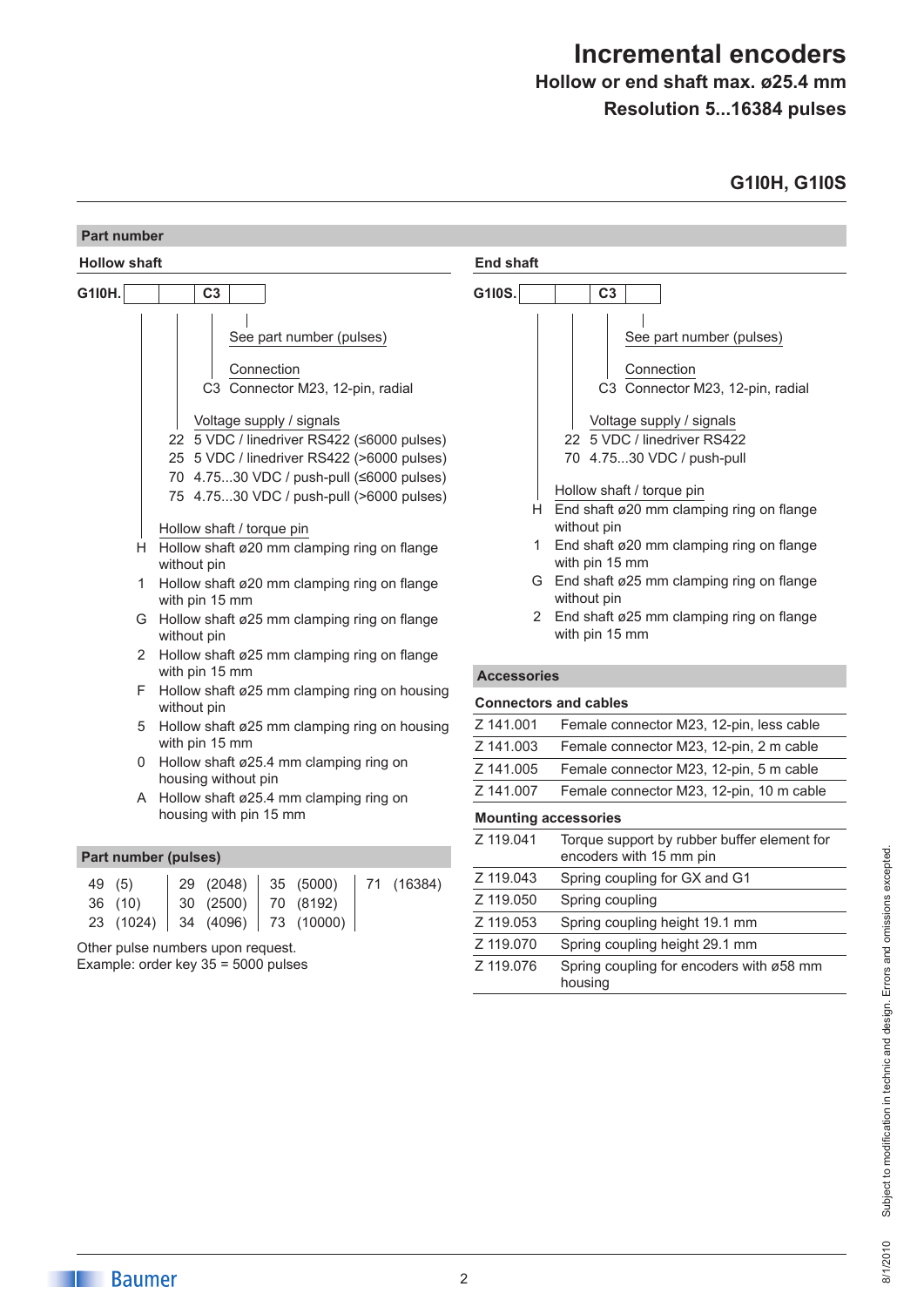## **Incremental encoders Hollow or end shaft max. ø25.4 mm**

**Resolution 5...16384 pulses**

## **G1I0H, G1I0S**

#### **Output signals**

Clockwise rotating direction when looking at flange.

| Track A    |  | L<br>I. | Н |            |  |
|------------|--|---------|---|------------|--|
| Track A    |  |         |   |            |  |
| Track B    |  |         |   |            |  |
| Track B    |  |         |   |            |  |
| Zero pulse |  |         |   | $90^\circ$ |  |
| Zero pulse |  |         |   |            |  |

| <b>Terminal assignment</b> |                                |  |  |  |
|----------------------------|--------------------------------|--|--|--|
| Connector                  | Assignment                     |  |  |  |
| Pin 1                      | Track B inv.                   |  |  |  |
| Pin 2                      | UB-Sense                       |  |  |  |
| Pin 3                      | Track N (zero pulse)           |  |  |  |
| Pin 4                      | Track N inv. (zero pulse inv.) |  |  |  |
| Pin 5                      | Track A                        |  |  |  |
| Pin 6                      | Track A inv.                   |  |  |  |
| Pin 7                      |                                |  |  |  |
| Pin 8                      | Track B                        |  |  |  |
| Pin 9                      |                                |  |  |  |
| <b>Pin 10</b>              | GND                            |  |  |  |
| <b>Pin 11</b>              | <b>GND-Sense</b>               |  |  |  |
| <b>Pin 12</b>              | UB                             |  |  |  |



UB-Sense and GND-Sense are directly connected to UB resp. GND. Please use cores twisted in pairs (for example track A / track A inv.) for extension cables of more than 10 m length.

| <b>Trigger level</b> |                                      |
|----------------------|--------------------------------------|
| <b>Outputs</b>       | <b>Linedriver RS422</b>              |
| Output level High    | $>2.5$ V (I = -20 mA)                |
| Output level Low     | $< 0.5 V$ (1 = 20 mA)                |
| Load High            | $<$ 20 mA                            |
| Load Low             | $<$ 20 mA                            |
| <b>Outputs</b>       | <b>Push-pull short-circuit proof</b> |
| Output level High    | $>UB -3 V (I = -20 mA)$              |
| Output level Low     | $< 0.5 V$ (1 = 20 mA)                |
| Load High            | $<$ 20 mA                            |
| Load Low             | <20 mA                               |